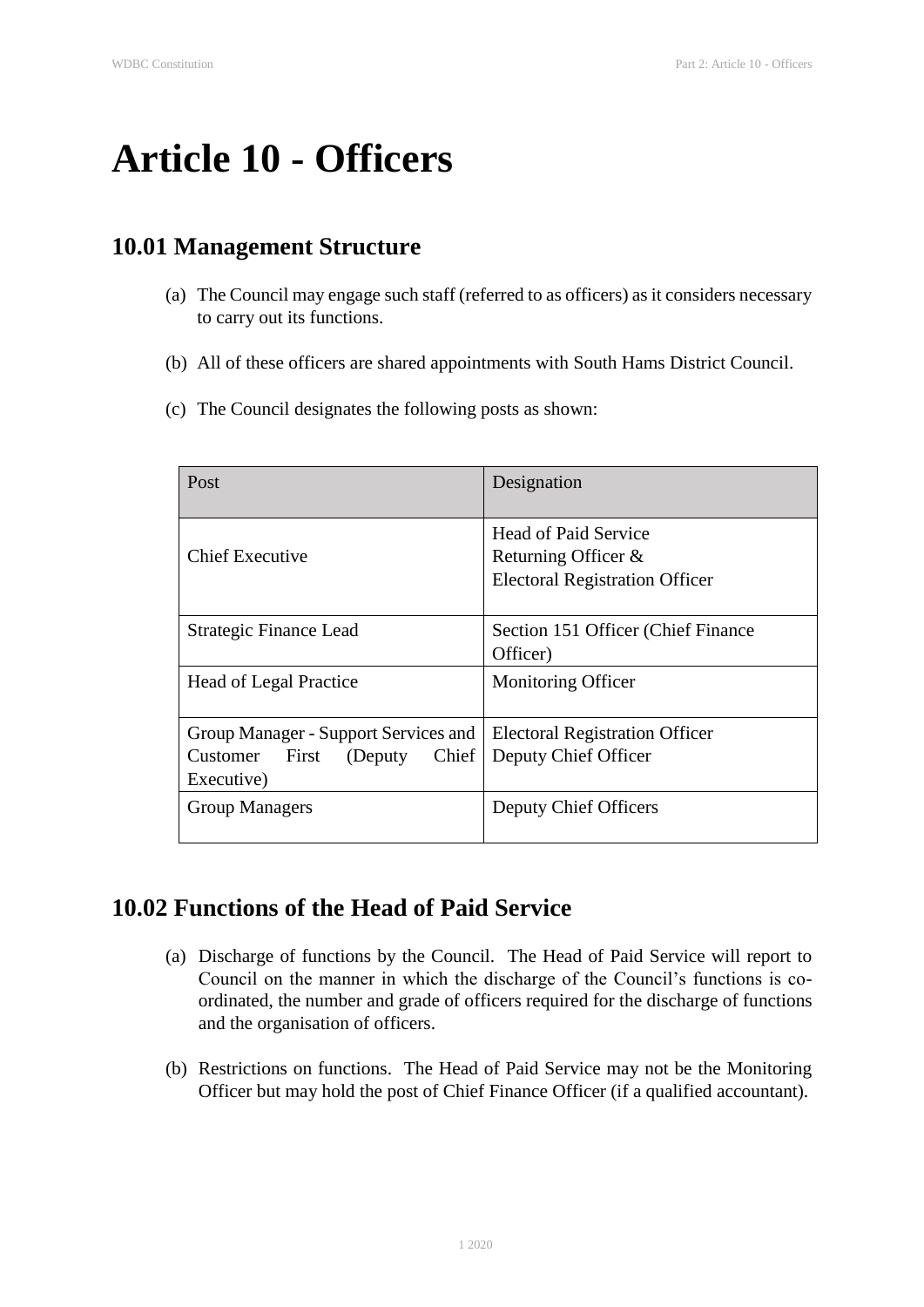# **10.03 Functions of the Chief Finance Officer (Section 151 Officer)**

- (a) Ensuring lawfulness and financial prudence of decision making. After consulting the Head of Paid Service and the Monitoring Officer, the Chief Finance Officer will report to the Council and the Council's external auditor if s/he considers that any proposal, decision or course of action will involve incurring unlawful expenditure, or is unlawful and is likely to cause a loss or deficiency or if the Council is about to enter an item of account unlawfully.
- (b) Administration of financial affairs. The Chief Finance Officer will have responsibility for the administration of the financial affairs of the Council.
- (c) Contributing to corporate management. The Chief Finance Officer will contribute to the corporate management of the Council, in particular through the provision of professional financial advice.
- (d) Providing advice. The Chief Finance Officer will provide advice on the scope of powers and authority to take decisions, maladministration, financial impropriety and probity to all Councillors and will support and advise Councillors and officers in their respective roles.
- (e) Give financial information. The Chief Finance Officer will provide financial information to Councillors, the media, members of the public and the community.

## **10.04 Functions of the Monitoring Officer**

- (a) Maintain the Constitution. The Monitoring Officer will maintain an up-todate version of the Constitution and will ensure it is widely available to Members, Officers and the public.
- (b) Ensuring lawfulness and fairness of decision-making. After consulting the Head of Paid Service and Chief Finance Officer, the Monitoring Officer will report to the Council if s/he considers that any proposal, decision or omission would give rise to unlawfulness or if any decision or omission has given rise to maladministration. Such a report will have the effect of stopping the proposal or decision being implemented until the report has been considered.
- (c) Supporting the Standards Committee. The Monitoring Officer will contribute to the promotion and maintenance of high standards of conduct through provision of support to the Standards Committee. The Monitoring Officer will make decisions on standards complaints in accordance with the 'Dealing with Complaints' procedure.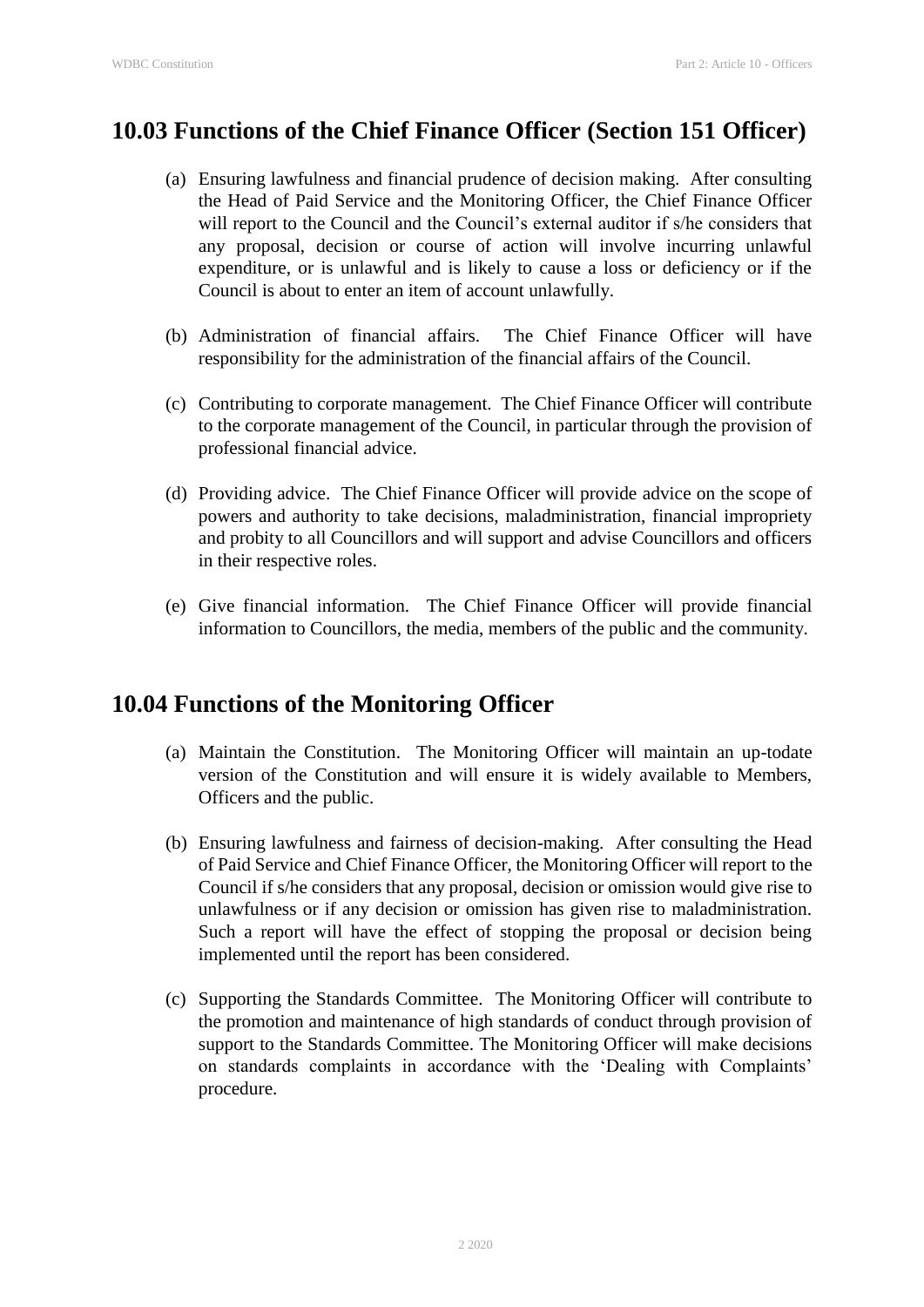- (d) Conducting investigations. The Monitoring Officer (or duly appointed nominee) will conduct investigations into matters referred for investigation or the Monitoring Officer.
- (e) Providing advice. The Monitoring Officer will provide advice on the scope of powers and authority to take decisions, maladministration, financial impropriety and probity to all Councillors.
- (f) Restrictions on posts. The Monitoring Officer cannot be the Chief Finance Officer or the Head of Paid Service.
- (g) Proper officer for access to information: The Monitoring Officer will ensure that decisions, together with the reasons for those decisions and relevant officer reports and background papers are made publicly available as soon as possible.
- (h) Contributing to Corporate Management: The Monitoring Officer will contribute to the corporate management of the authority in particular by acting as the Solicitor to the Council and providing professional legal advice to the Council.

# **10.05 Provision of sufficient resources to the Head of Paid Service, Chief Finance Officer and Monitoring Officer**

The Council will provide the Head of Paid Service, the Chief Finance Officer and the Monitoring Officer with such staff, accommodation and other resources as are in their opinion sufficient to allow their duties to be performed.

### **10.06 Conduct**

Officers will comply with the Officers' Code of Conduct and the Protocol on Member/Officer Relations set out in Part 5 of this Constitution.

### **10.07 Employment**

The recruitment, selection and dismissal of officers will comply with the Officer Employment Procedure Rules set out in Part 4 of this Constitution.

## **10.08 Senior Leadership Team**

The responsibilities of the Senior Leadership Team (SLT) shall be:

a) to keep under constant review the work of the Council and to accordingly advise the Council;